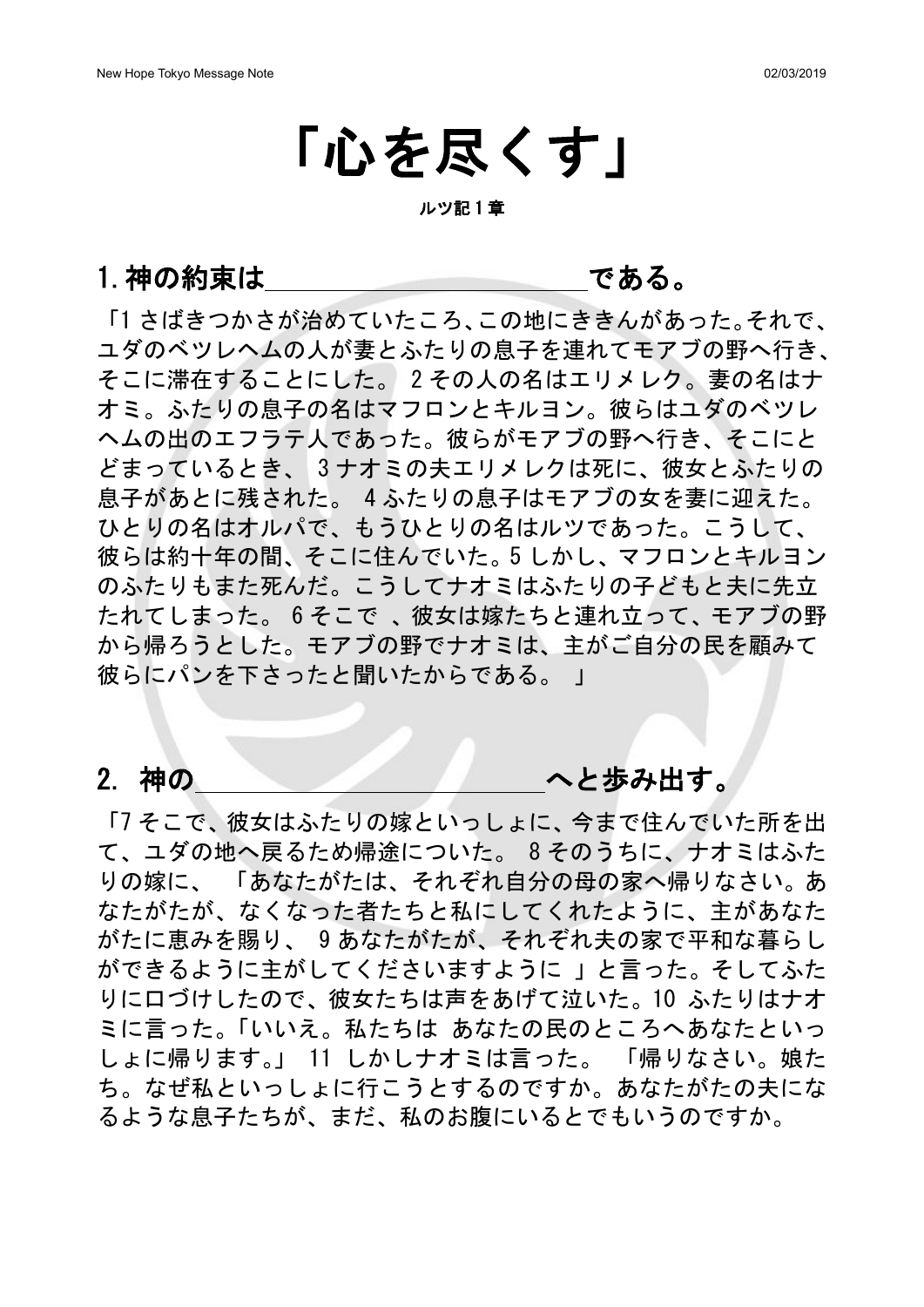12 帰りなさい。娘たち。さあ、行きなさい。私は年をとって、もう 夫は持てません。たとい私が、自分には望みがあると思って、今晩で も夫を持ち、息子たちを産んだとしても、 13 それだから、あなたが たは息子たちの成人するまで待とうというのですか。だから、あなた がたは夫を持たないままでいるというのですか。娘たち。それはいけ ません 。私をひどく苦しませるだけです。主の御手が私に下ったので すから。」14 彼女たちはまた声をあげて泣き、オルパはしゅうとめに 別れの口づけをしたが、ルツは彼女にすがりついていた。」

## 3. 神の そんちゃん しゅうしゃ こうしょう を目にする。

「15 ナオミは言った。 「ご覧なさい。あなたの弟嫁は、自分の民と その神のところへ帰って行きました。あなたも弟嫁にならって帰りな さい。」 16 ルツは言った。 「あなたを捨て、あなたから別れて帰る ように、私にしむけないでください 。あなたの行かれる所へ私も行 き 、あなたの住まれる所に私も住みます。あなたの民は私の民、あな たの神は私の神です。 17 あなたの死なれる所で私は死に、そこに葬 られたいのです。もし死によっても私があなたから離れるようなこと があったら、主が幾重にも私を罰してくださるように。」 18 ナオミは、 ルツが自分といっしょに行こうと堅く決心しているのを見ると、もう それ以上は何も言わなかった。 19 それから、ふたりは旅をして、ベ ツレヘムに着いた。彼女たちがベツレヘムに着くと、町中がふたりの ことで騒ぎ出し、女たちは、「まあ。 ナオミではありませんか 」と言 った。 20 ナオミは彼女たちに言った。 「私をナオミと呼ばないで、 マラと呼んでください 。全能者が私をひどい苦しみに会わせたのです から。 21 私は満ち足りて出て行きましたが、主は私を素手で帰され ました。なぜ私をナオミと呼ぶのですか。主は私を卑しくし、全能者 が私をつらいめに会わせられましたのに。」

22 こうして、ナオミは、嫁のモアブの女ルツといっしょに 、モアブ の野から帰って来て、大麦の刈り入れの始まったころ、ベツレヘムに 着いた。」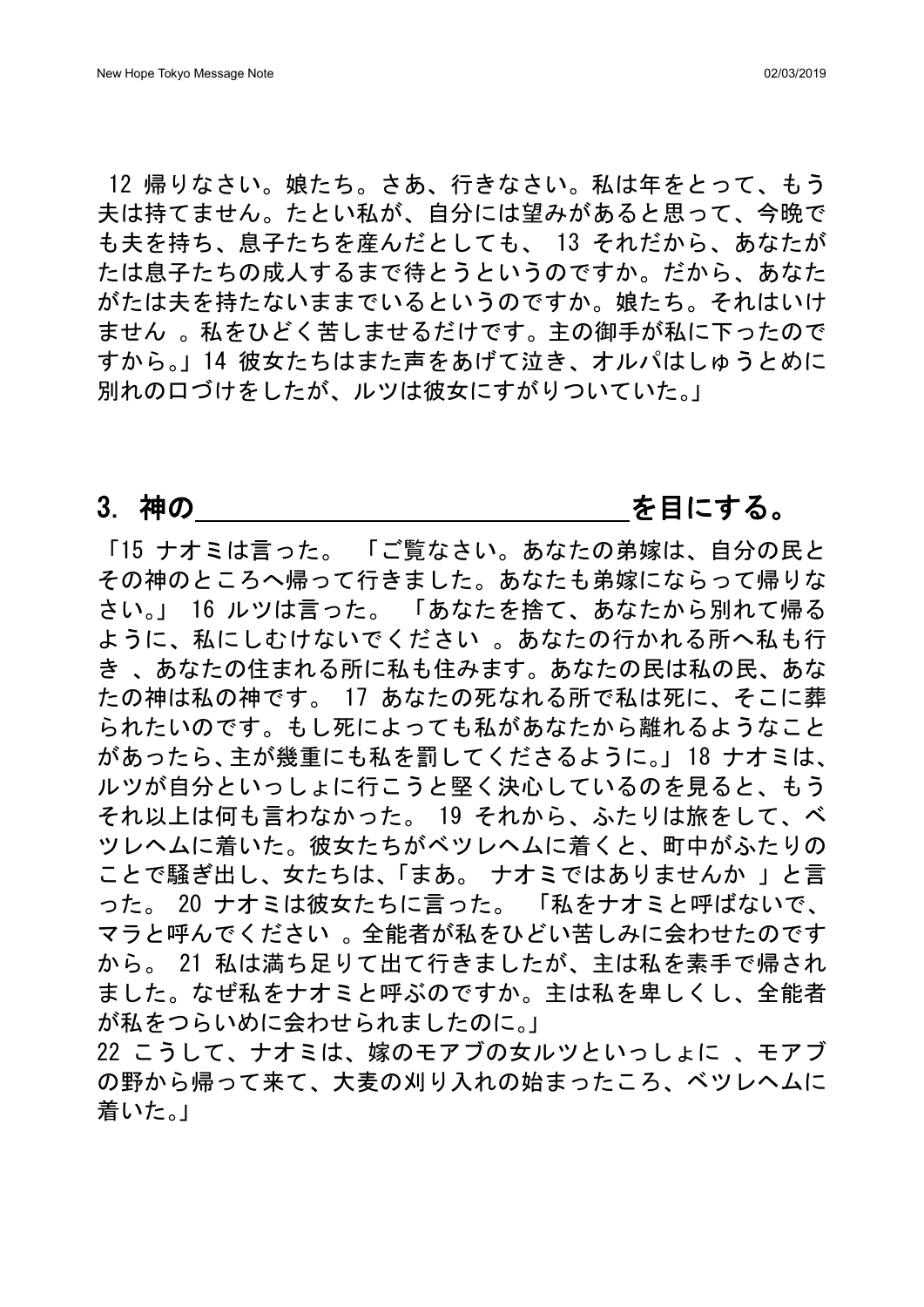# **With All Our Hearts**

**Ruth 1**

# **1.God's promises are .**

"**Now it came about in the days when the judges governed, that there was a famine in the land. And a certain man of Bethlehemin Judah went to sojourn in the land of Moab with his wife and his two sons. The name of the man was Elimelech, and the name of his wife,Naomi; and the names of his two sons were Mahlon and Chilion, Ephrathites of Bethlehem in Judah. Now they entered the land of Moab and remained there. Then Elimelech, Naomi**'**s husband, died; and she was left with her two sons. They took for themselves Moabite women as wives; the name of the one was Orpah and the name ofthe other Ruth.And they lived there about ten years. Then both Mahlon and Chilion also died, and the woman was bereft of her two children and her husband. Then she arose with her daughters-in-lawthat she might return from the land of Moab, for she had heard in the land of Moab that the Lord had visited His people in giving them food.** " **(Ruth 1:1-6 NASB)**

## **2. Step into God's for your life.**

" **So she departed from the place where she was, and her two daughters-in-law with her; and they went on the way to return to the land of Judah. And Naomi said to her two daughters-in-law,** "**Go, return each of you to her mother**'**s house. May the Lord deal kindly with you as you have dealt with the dead and with me. May the Lord grant that you may find rest, each in the house ofher husband.**" **Then she kissed them, and they lifted up their voices and wept. And they said to her,** " **No, but we will surely return with you to your people.**"